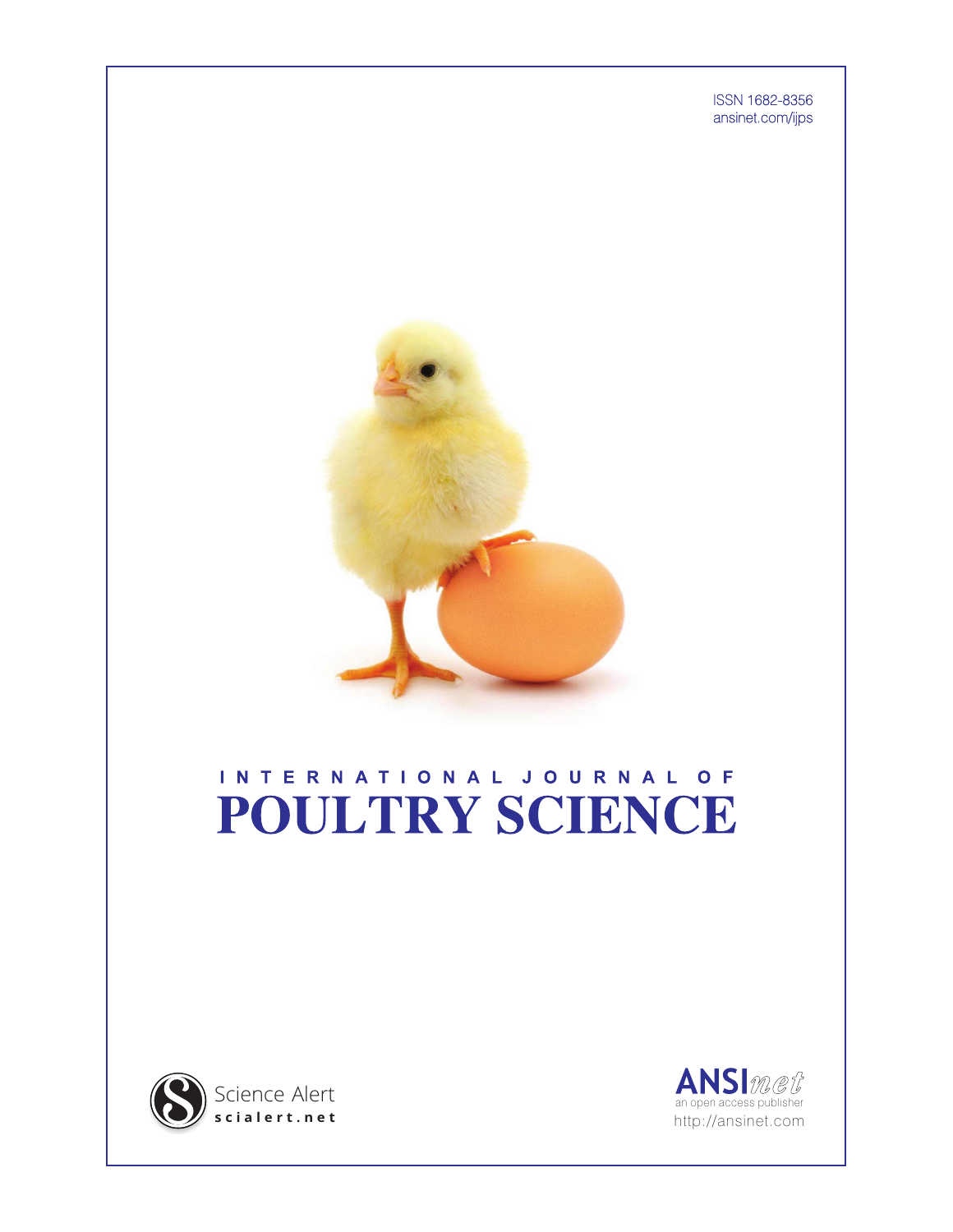#### **OPEN ACCESS International Journal of Poultry Science**

ISSN 1682-8356 DOI: 10.3923/ijps.2021.99.105



## **Research Article Promoting of Growth in Ross 208 Chicken Broilers Following a Diet Based on** *Opuntia ficus-Indica* **(Prickly Pear) Fruit**

 $^{\rm 1}$ A. Belghiti,  $^{\rm 1}$ S. Zougagh,  $^{\rm 2}$ A. Aainouss,  $^{\rm 3}$ T. Rochd,  $^{\rm 1}$ I. Zerdani and  $^{\rm 1}$ J. Mouslim

1 Department of Biology, Laboratory of Ecology and Environment, Microbiology Unit, Faculty of Sciences Ben M'sik, Hassan II University, Casablanca, Morocco

 $^{2}$ Laboratory of Tuberculosis, Pastor Institute-Casablanca, Morocco

3 Laboratory of oral biology, Faculty of dental medicine, Hassan II University, Casablanca, Morocco

### Abstract

Background and Objective: Growth promoting antibiotics are widely used in modern chicken broiler breeding, however, their use is believed to be associated with many health risks, thus seeking other alternative products became more important. Through this study, we have tried to use the *Oputia ficus indica* (prickly pear) fruit as a phytobiotic in Ross 208 chicken Broilers. **Materials and Methods:** A total of 180 male Ross 208 chicks were divided into two experimental groups of 90 chicks each. An experimental diet supplemented with 10% of the prickly pear's dried fruit was given to experimental group. Surveyed parameters in this study were the body weight evolution, the daily average of body weight gain, the daily average of food consumption and the consumption indices. **Results:** A significant (p<0.001) weight gain (9.48%) was recorded in experimental batch when compared to the control group by the end of the experimental period. The average daily body weight gain and the average daily food consumption in experimental batch were higher than the control group, by 10.30 and 17.7% respectively. Conclusion: Incorporation of *Opuntia ficus indica* fruit into the broiler chicken diet improved feed intake, weight gain, and zootechnical performance.

Key words: Growth promoting antibiotics, Opuntia ficus-indica, phytobiotic, chicken broilers, broiler diet

Citation: A. Belghiti, S. Zougagh, A. Aainouss, T. Rochd, I. Zerdani and J. Mouslim, 2021. Promoting of growth in ross 208 chicken broilers following a diet based on *opuntia ficus-indica* (prickly pear) fruit. Int. J. Poult. Sci., 20: 99-105.

Corresponding Author: Belghiti Ayoub, Department of biology, Laboratory of Ecology and Environment, Microbiology unit, Faculty of Sciences Ben M'sik, Hassan II University B.P. 7955 Sidi Othmane Casablanca Morocco Tel: +212 6 06 84 35 99

Copyright: © 2021 A. Belghiti et al. This is an open access article distributed under the terms of the creative commons attribution License, which permits unrestricted use, distribution and reproduction in any medium, provided the original author and source are credited.

Competing Interest: The authors have declared that no competing interest exists.

Data Availability: All relevant data are within the paper and its supporting information files.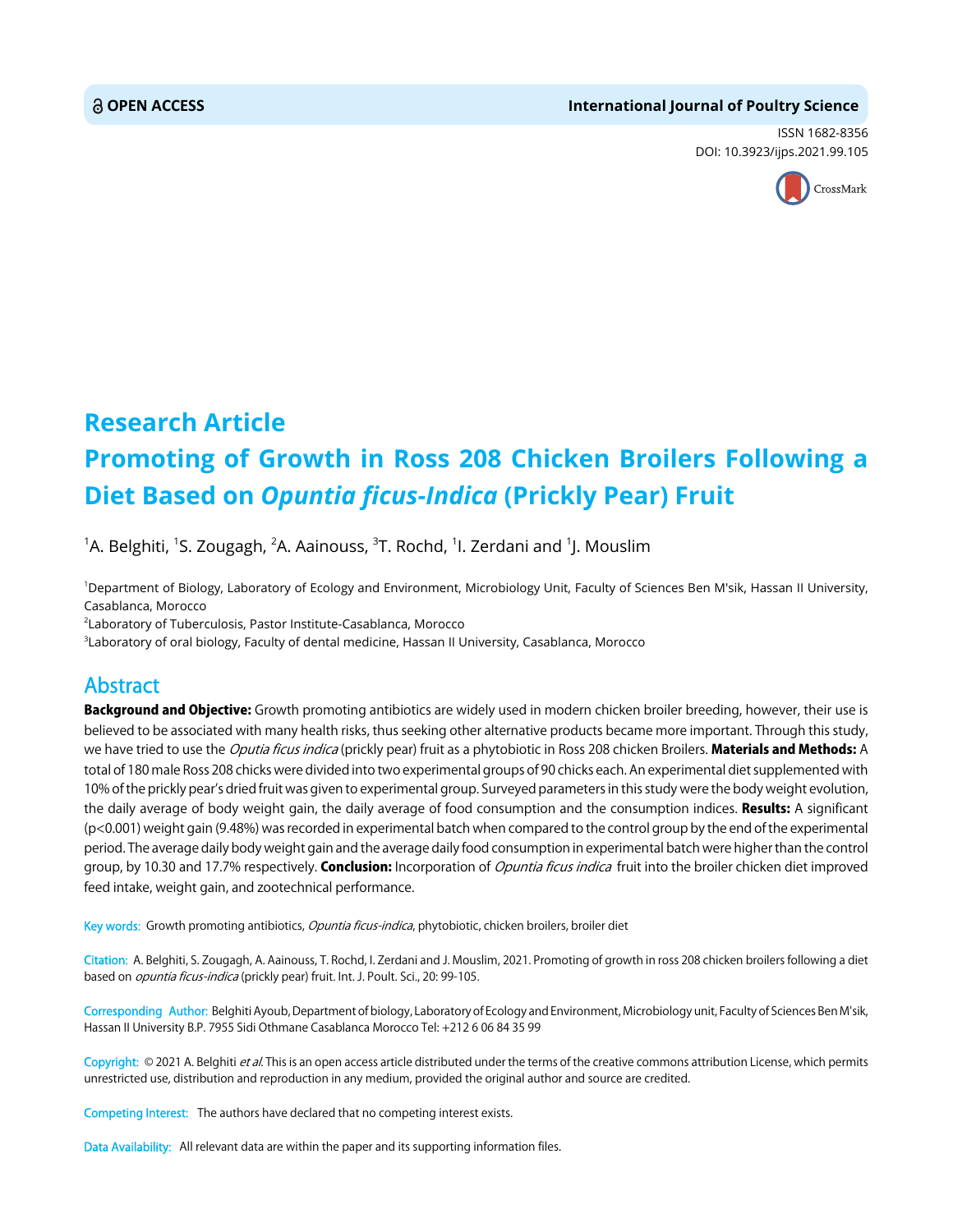#### INTRODUCTION

Antibiotics are widely exploited in modern broiler breeding to treat certain diseases, for preventive purposes upon exposure to risk factors and to improve growth rates as antimicrobial growth promoter agents (GAPs)<sup>1</sup>. In the 1960s, antibiotics were used in broiler diets as growth promoters. However, given the heightened risk of antibiotic-resistant bacteria, the European Commission decided on January 1, 2006, to eliminate and ultimately ban their use as growth promoters in animal feed (EC Regulation No. 1831/20031)<sup>1</sup>. This prohibition has helped guide the livestock industry towards developing alternatives. In particular, a variety of plant metabolites with antibacterial, anti-inflammatory, and antioxidant activity have been investigated as potential candidates to replace antibiotics.

The prickly pear cactus *Opuntia ficus-indica* (OFI) is a widely used plant in traditional medicine that grows in arid and semi-arid regions and is largely distributed throughout Latin America, South Africa and the Mediterranean<sup>2</sup>. Numerous studies have been carried out on its antioxidant, anti-inflammatory, anti-ulcerogenic $3-6$ , anti-diabetic<sup>7</sup>. anticancer<sup>8</sup> and general nutritional properties<sup>9</sup>. Its fruit has multiple important nutritional and functional properties and can be used to improve the performance of livestock, including broilers<sup>10</sup>. The present study investigated the use of OFI fruit as a phytobiotic growth promoter in the diet of broiler chickens.

#### MATERIALS AND METHODS

**Fruit preparation:** Cactus pear (OFI) fruits were collected in August 2016 from the local area of "Sidi Ifni", Morocco. Only fruits without external injuries were selected, thoroughly washed with distilled water and manually peeled. Afterwards, the fruit was dried at  $40^{\circ}$ C.

#### Birds, housing and diets

**Experimental diets:** A basic diet consisting of corn, soybean meal and mineral-vitamin supplements were given to the chickens during this experiment. The composition and raw energies of the experimental diet are shown in Table 1.

Experimental design: Overall, 180 male Ross 208 chicks, at one-day age, were brought from the "Had Soualem" local commercial hatchery in Casablanca region-Morocco and were used in these experimental trials. Accommodation and food as well as temperature and lighting program were implemented according to the guidelines for the Ross 208 breed. Throughout the experiment, feed and water were given to the animals *ad libitum*. In the same breeding conditions, animals were reorganized into two experimental groups of 90 chicks each; The control group (C group) was fed by classical basic diet, while experimental group (E group) was given a supplemented basic diet with 10% of the crushed dried fruit of OFI. Husbandry in this study lasted 48 days (22-days for start-up phase and 26-days for growth phase). During the start-up phase, all groups were fed the same basic diet and during the growth phase, experimental diets based on OFI fruit were given to group F. The starter diets were offered during the start-up phase for all groups as crumbles, and grower-finisher diets were offered during the growth phase as pellets.

**Zootechnical parameters:** The examined parameters during this study were: the body weight evolution, the daily average of body weight gain, the daily average of food consumption and the consumption Indices.

Body weight evolution and daily weight gain: In this study, experimental chicks were weighed individually every three days, using an electronic balance; 20 birds were randomly chosen from each experimental group, at each weighing.

| Table 1: Shape and composition of the feed used during breeding period of broiler |  |
|-----------------------------------------------------------------------------------|--|
|-----------------------------------------------------------------------------------|--|

| Breeding phase      | Shape of feeds | Composition of feeds (%)        |     | Gross energies (kcal EM $kg^{-1}$ ) |
|---------------------|----------------|---------------------------------|-----|-------------------------------------|
| Start-up (day 1-22) | Crumb          | Maize                           | 61  | 2800-2900                           |
|                     |                | Soyabean meal                   | 32  |                                     |
|                     |                | <b>Bran</b>                     | 2.5 |                                     |
|                     |                | Vitamin and mineral mix*        | 1.5 |                                     |
|                     |                | CaCO <sub>3</sub>               | 1.5 |                                     |
|                     |                | Ca <sub>2</sub> PO <sub>4</sub> | 1.5 |                                     |
| Growth (day 22-48)  | Granule        | Maize                           | 65  | 2900-3000                           |
|                     |                | Soyabean meal                   | 28  |                                     |
|                     |                | <b>Bran</b>                     | 4   |                                     |
|                     |                | Vitamin and mineral mix*        | 1.5 |                                     |
|                     |                | CaCO <sup>3</sup>               | 0.5 |                                     |
|                     |                | Ca <sub>2</sub> PO <sub>4</sub> |     |                                     |

\*Providing the following per kg of diet: of diet 8 000 IU vitamin A, 600 IU Vitamin D3, 16 mg Vitamin E, 1 mg Thiamine, 3 mg Riboflavin, 1 mg Pyridoxine, 0.01 mg Vitamin  $B_{12}$ , 1 mg Vitamin K<sub>3</sub>, 16 mg Niacin, 7 mg Pantotenic acid, 70 mg Mn, 50 mg Zn, 30 mg Fe, 4 mg Cu, 1 mg I, 0.2 mg Co, 0.1 mg Se, 240 mg Choline, 300 Units phytase, 110 mg ethoxyquin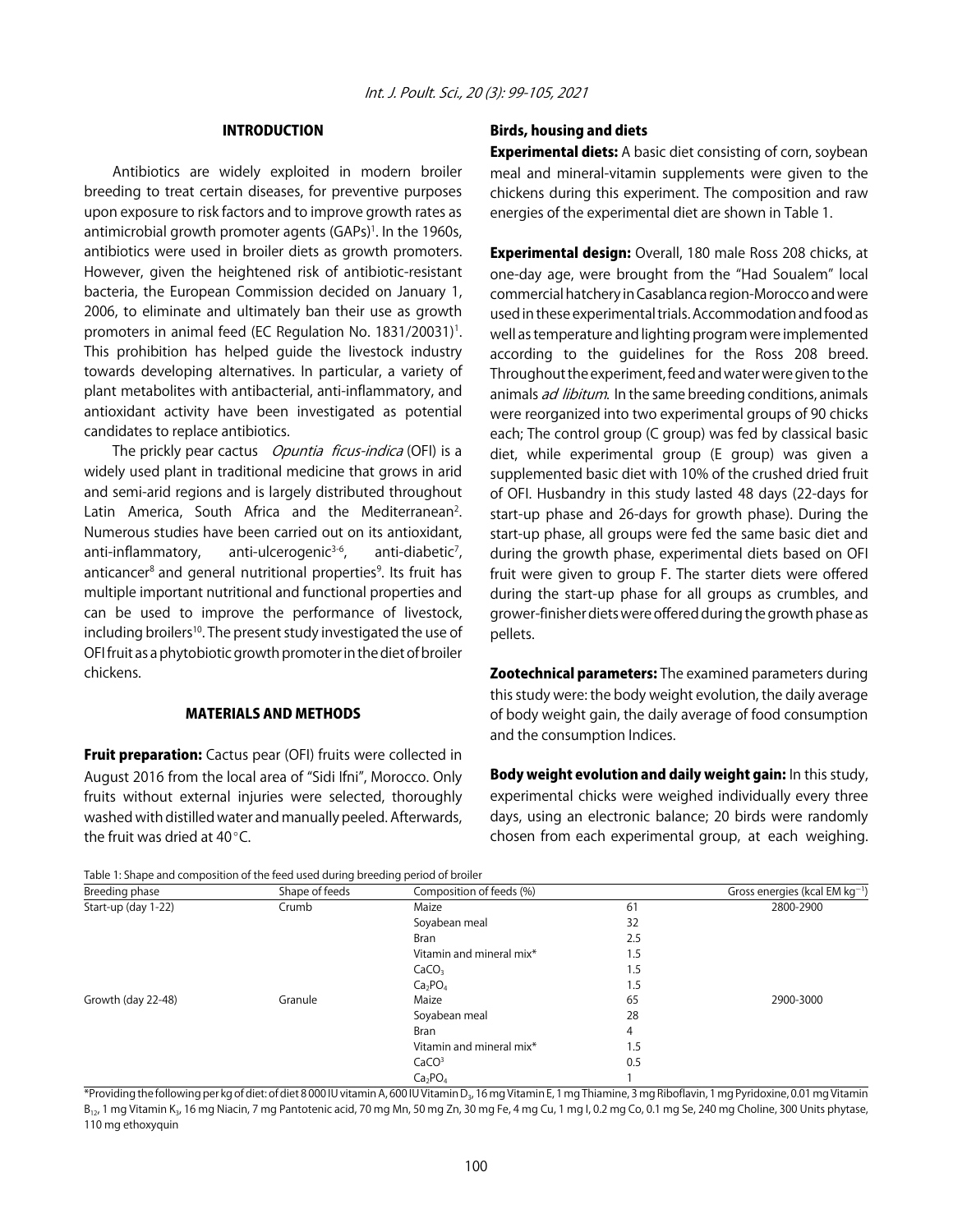Food consumption (FC): The average amount of food consumed was counted every 3 days according to the following equation:

Average amount of food consumed  $=$  The amount of food consumed per batch  $\overline{N}$  No. of living subjects

Consumption Indices (CI): The rate of feed conversion into animal's weight gain was calculated by the consumption indices according to the following formula:

$$
CI = \frac{Amount of food consumed}{Weight gain per subject}
$$

**Statistical analysis:** Performance data were evaluated during the growth-feeding period (day 22-48). Body weights were determined individually at days 21, 24, 27, 30, 33, 36, 39, 42, 45 and 48. Weight gain for each experimental group was evaluated at the end of the breeding period by measuring the average weight of the chickens. The weight gain percentage was calculated by the following equation:

Weight gain (%) = 
$$
\frac{\text{Final weight}(g) - \text{initial weight}(g)^*}{\text{Initial weight}(g)} \times 100
$$

\*The initial weight was considered the weight at the beginning of the growth period (day 22).

Data obtained was analyzed using two way analysis of variance (ANOVA); with the help of statistical software program SPSS (SPSS, Inc., IBM, Chicago, Illinois, USA). Results

were expressed as Mean±standard deviation (SD) of six animals for each experimental group. Differences of p<0.05 were considered statistically significant.

#### RESULTS

Body weight evolution and daily weight gain: Table 2 shows the evolution of body weight and daily weight gain throughout the experimental period. A variation in the evolution of average body weight according to diet around the day 27 of the experimental period was obtained. Though growth was gradual throughout the breeding period for all chicks, the speeds differed between experimental and control chicks. The final body weight of experimental chicks (9.84%) was significantly higher than that of the controls. Furthermore, a significant difference in average daily body weight gain was noted in experimental chicks compared to controls beginning at day 30 of the breeding period. Experimental chicks had the highest average daily body weight gain (154.58 g, 10.30%), while the highest of the controls was 140.14 g.

Daily food consumption and consumption indices: Average daily food consumption and consumption indices throughout the experimental period are shown in Table 3.

As with growth, food consumption gradually increased throughout the rearing period. However, a difference in average daily food consumption was noted between the groups from day 27 of the experimental period, with experimental birds having the highest (417.77g). Average daily food consumption remained higher for the experimental group (17.7%) versus the control at the end of the experimental period.

Table 2: Body weight evolution and daily gain throughout the experimental period

|                                                      | The daily average of body weight (g) |                  | Relative weight gain (g) |         |
|------------------------------------------------------|--------------------------------------|------------------|--------------------------|---------|
| Age (days)                                           | C group                              | E group          | C group                  | E group |
| 3                                                    | $63.90 \pm 2.23$                     | $60.50 \pm 2.25$ |                          |         |
| 6                                                    | $101.50 \pm 2.50$                    | $95.45 \pm 1.86$ | 37.59                    | 34.95   |
| 9                                                    | $170.05 \pm 3.06$                    | 161.90±2.93      | 68.55                    | 66.45   |
| 12                                                   | 250.60 ± 6.00                        | 242.15 ± 6.00    | 80.55                    | 80.25   |
| 15                                                   | 340.40 ± 10.04                       | 335.80±8.63      | 89.79                    | 93.66   |
| 18                                                   | 450.30±11.13                         | 449.10±10.64     | 109.89                   | 113.31  |
| 21                                                   | 582.20 ± 15.50                       | 580.80 ± 8.72    | 131.91                   | 131.70  |
| 24                                                   | 730.70 ± 12.32                       | 742.25 ± 10.8    | 148.50                   | 161.46  |
| 27                                                   | 890.05 ± 15.33                       | 920.40±13.04     | 159.36                   | 178.14  |
| 30                                                   | 1064.10 ± 16.80                      | 1120.00 ± 15.39  | 174.06                   | 199.59  |
| 33                                                   | 1260.35 ± 17.85                      | 1342.35 ± 15.61  | 196.26                   | 222.36  |
| 36                                                   | 1480.95 ± 18.57                      | 1591.60 ± 16.25  | 220.59                   | 249.24  |
| 39                                                   | 1720.90 ± 18.21                      | 1866.85 ± 16.82  | 239.94                   | 275.25  |
| 42                                                   | 1970.60 ± 18.89                      | 2092.80 ± 17.26  | 249.69                   | 225.96  |
| 45                                                   | 2092.25 ± 21.84                      | 2224.20 ± 24.61  | 121.65                   | 155.04  |
| 48                                                   | 2166.05 ± 23.44                      | 2379.25 ± 25.14  | 73.80                    | 131.40  |
| The average value throughout the experimental period | $958.43 \pm 13.35$                   | 1005.69 ± 12.24  | 140.14                   | 154.58  |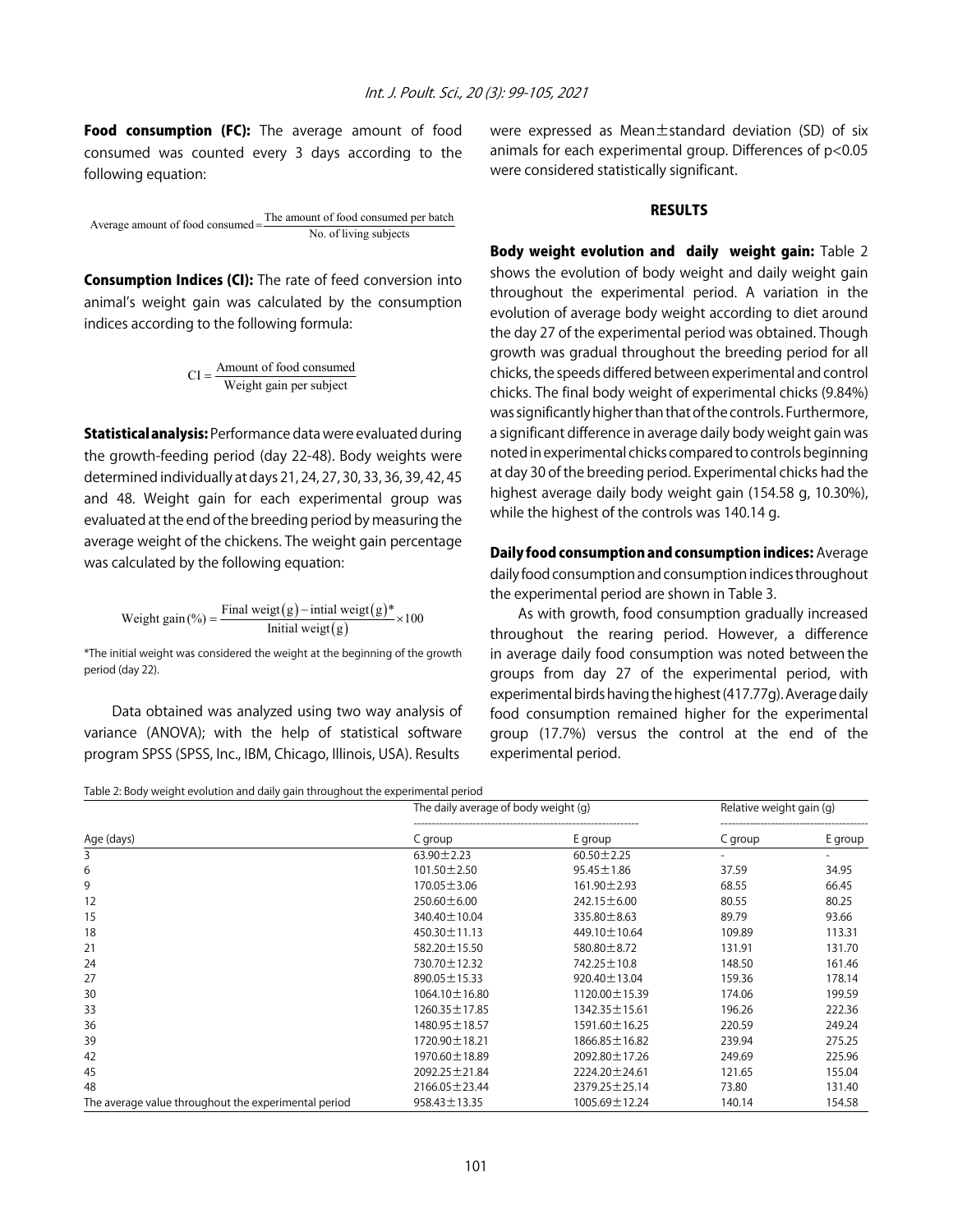| Int. J. Poult. Sci., 20 (3): 99-105, 2021 |
|-------------------------------------------|
|-------------------------------------------|

| Table 3: Evolution of the daily average food consumption and consumption indices throughout the experimental period |  |
|---------------------------------------------------------------------------------------------------------------------|--|
|---------------------------------------------------------------------------------------------------------------------|--|

|                                                      | Daily average food consumption (q) |         | Consumption indices |         |
|------------------------------------------------------|------------------------------------|---------|---------------------|---------|
| Age (days)                                           | C group                            | E group | C group             | E group |
| 6                                                    | 26.13                              | 23.7    | 0.69                | 0.68    |
| 9                                                    | 63.09                              | 55.8    | 0.92                | 0.84    |
| 12                                                   | 100.05                             | 90.6    | 1.24                | 1.13    |
| 15                                                   | 137.04                             | 137.04  | 1.53                | 1.46    |
| 18                                                   | 237.63                             | 222.6   | 2.16                | 1.96    |
| 21                                                   | 338.22                             | 330.3   | 2.56                | 2.51    |
| 24                                                   | 350.64                             | 360.9   | 2.36                | 2.24    |
| 27                                                   | 363.09                             | 396.3   | 2.28                | 2.22    |
| 30                                                   | 428.49                             | 492.6   | 2.46                | 2.47    |
| 33                                                   | 493.89                             | 553.5   | 2.52                | 2.49    |
| 36                                                   | 559.29                             | 630.9   | 2.54                | 2.53    |
| 39                                                   | 589.74                             | 673.5   | 2.46                | 2.45    |
| 42                                                   | 654.69                             | 744.6   | 2.62                | 3.30    |
| 45                                                   | 661.86                             | 797.7   | 5.44                | 5.14    |
| 48                                                   | 677.73                             | 756.6   | 9.18                | 5.76    |
| The average value throughout the experimental period | 378.77                             | 417.77  | 2.73                | 2.47    |

Consumption Indices (CI) values showed progression during the growth phase (days 1-22) followed by stability during the promotion phase (days 23-45). After day 39, the CI resumed, especially for control chicks whose CI was strongly stimulated until the end of the experimental period, while only a slight increase in the experimental chicks was observed. The stimulated CI in controls was due to a drop in weight gain and maintenance of consumption rate, while weight gains in experimental chicks continued to gradually decrease at the end of the experimental period, leading to lower CI values.

#### **DISCUSSION**

The most commonly recognized mechanisms of GAPs action are related to their antibacterial properties, which can improve livestock performance by preventing growth of excess intestinal microbiota and dysbiosis. A reduction in microbiota, especially pathogenic strains, can improve the availability of certain nutrients to the host. For example, some bacteria reduce the lipid digestion efficiency of the host by deconjugating bile salts, thereby competing directly for certain nutrients<sup>11,12</sup>. GAPs also reduce some energy-intensive immune responses by limiting microbiota development $^{13}$ . The action of such GAPs on microbiota may explain why axenic animals grow faster than conventional ones<sup>14</sup>.

Numerous studies have shown that dietary supplementation of some GAPs scan modify certain immune parameters in broilers. Birds fed diets supplemented with GAPs have been shown to have high levels of duodenal intraepithelial lymphocytes and low ileal intraepithelial lymphocyte levels compared to untreated control birds<sup>15</sup>. Another study reported an increase in the number of immunoglobulin A+ in ileal cells after oxytetracycline administration, such that their decrease by nosiheptide administration was observed compared to non-GAPs controls<sup>16</sup>. Recently, GAPs treatment has been shown to increase expression of interferon-c in the small intestine of chicken broilers<sup>17</sup>.

In chicks, the digestive tract is sterile at hatching and its colonization by microorganisms begins immediately thereafter, depending on their water, environment, and food18. A gut microbiota structure change is also caused by the composition of the diet as some bacterial populations disappear or emerge in the gut, while others remain stable throughout the bird's life. Further research has shown that variation of intestinal bacterial strains only partly impacts performance19. Other factors that determine performance are related to nutrient digestibility and food consumption, which are directly related to the physicochemical properties of the digestive tract<sup>10</sup>. Specifically, studies have been conducted to determine whether the growth enhancing effects of certain phytobiotics are related to digestive microbiota changes. Although the results largely depend on the phytobiotics considered, form of administration and dose, modification of digestive microbiota can be observed in parallel with an improvement in growth performance<sup>20</sup> without the growth of animals being modified<sup>21</sup>.

A beneficial effect on growth can be also observed with inconsequential digestive microbiota<sup>22</sup>. The lack of observed effect on digestive microbiota compared to the *in vitro* effects could be attributed to several factors. These variations could be related to the concentrations and culture media used, as well as the fact that digestive contents' complex biological media are different from those in vitro. Thus, antimicrobial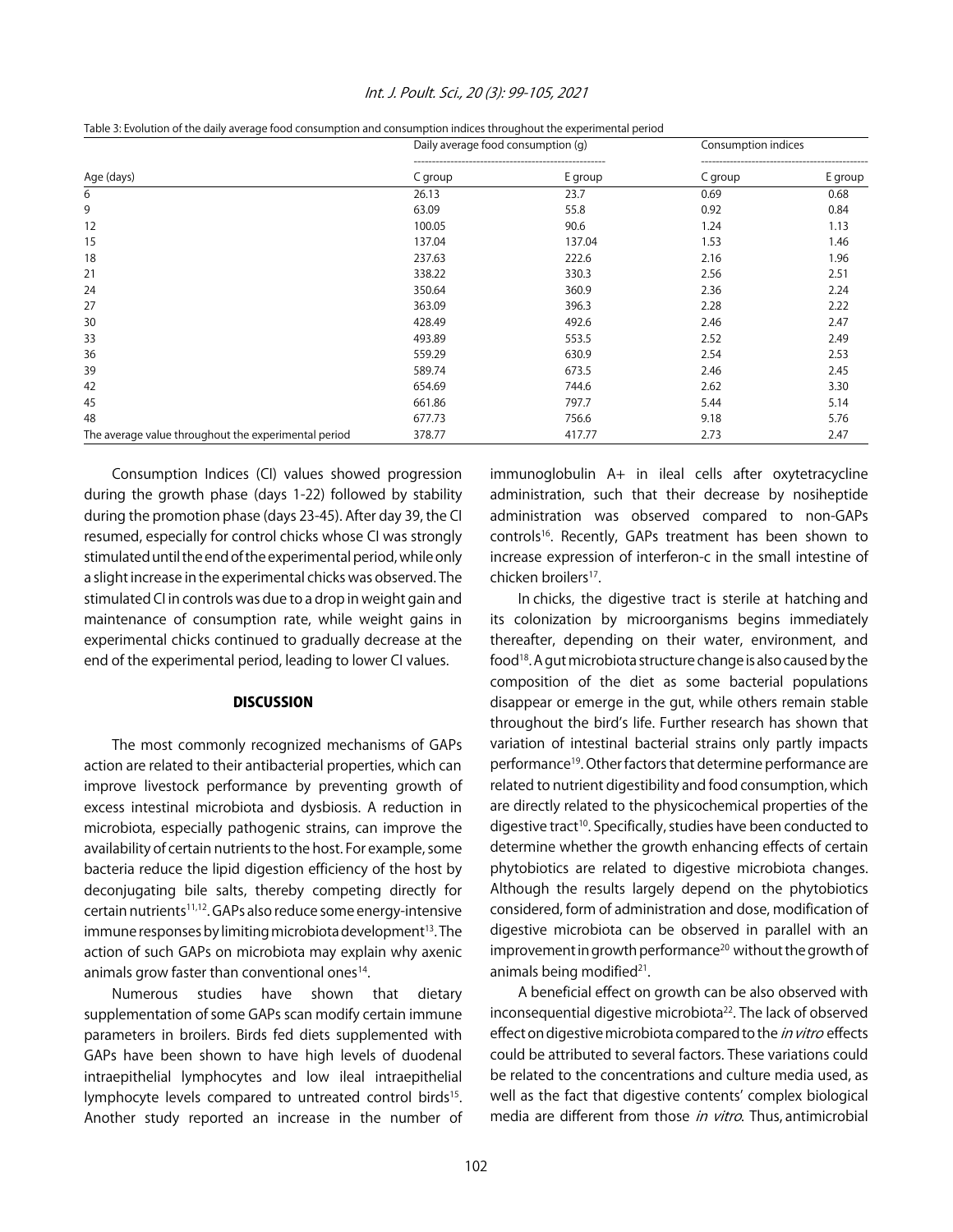compound effectiveness can be reduced by certain food components. For example, diets rich in lipids and/or proteins would protect bacteria from the action of certain active compounds<sup>23</sup>. Studies have suggested greater availability of nutrients in foods compared to *in vitro* as culture media may enable bacteria to promptly repair of damage caused by these active compounds<sup>24</sup>.

The present results concerning weight gain corroborate those of other studies<sup>25,26</sup> reporting weight gains around 10% using ground garlic or rosemary essential oil. On the other hand, some phytobiotic additives can negatively impact weight. For example, yarrow essential oil has been shown to cause a 13% decrease in weight $2^2$ . Phytobiotic dietary additives have also been reported to impact food consumption in numerous studies. For example, while dietary use of rosemary essential oil was found to cause a 16% decrease in food consumption<sup>22</sup>, thyme essential oil increased consumption by 11%. Numerous studies have also reported various phytobiotic effects on the zootechnical parameters of broilers. Al-Sultan<sup>27</sup> reported a CI of -16% using ground turmeric, whereas Cross *et al.*<sup>22</sup> and Langeroudi *et al.*<sup>28</sup> reported CIs of 7 and 4% using ground thyme and Zataria multiflora essential oil, respectively.

Prickly pear fruits are rich in sugars (15%), minerals (calcium and magnesium), vitamins (vitamins C, E, and K and  $\beta$ -carotenes) and amino acids<sup>9,29</sup> as well as antioxidants and other compounds (betalains and taurine)<sup>30</sup>. Furthermore, the prickly pear contains approximately 85% water, 0.3% ash and less than 1% protein<sup>31,32</sup>. Interestingly, despite the traditional use of vegetative parts of *Opuntia* spp. as a source of nutrients for humans, they are rarely used in livestock diets. Nonetheless, the nutritional and chemical properties of OFI fruit make it a potential candidate for improving chicken broilers zootechnical performance by completing their nutritional needs and enhancing yield, while avoiding the undesirable effects of GAPs. OFI fruit consumption has a positive effect on the body's redox balance, improving antioxidant status and decreasing lipid oxidation<sup>33</sup>. One study showed a decrease in total cholesterol and low-density lipoprotein levels after supplementation with prickly pear cactus oil or seed<sup>30</sup>. Moreover, the antioxidant properties of \$-carotenes and vitamin E have been shown to ameliorate the stability of fatty oils<sup>34</sup>.

The reported efficacy of different phytobiotics often varies from one study to another partly due to different study conditions, such as products and animals tested, administration method, and especially the phytobiotic preparation method22,26,35-37. Animal age and genetics are also

important. In chicken broilers, studies have shown a greater beneficial effect during the start-up period and others have reported a negative effect on growth when using antimicrobial-active phytobiotics early in the chick rearing period<sup>38</sup>.

#### **CONCLUSION**

Incorporation of OFI fruit into the chicken broilers diet improved feed intake, weight gain, and zootechnical performance. Further studies are needed to investigate optimal conditions for the application and production of a balanced OFI fruit diet-based formula.

#### ACKNOWLEDGMENTS

Broiler breeder Mr. Mohamed El Goud is widely acknowledged for his contribution to the development of this project, as well as Mrs. Safa Ben Alla and Mr. Ibrahim Lachqar for their technical assistance.

#### **REFERENCES**

- 1. Huyghebaert, G., R. Ducatelle and F. van Immerseel, 2011. An update on alternatives to antimicrobial growth promoters for broilers. Vet. J., 187: 182-188.
- 2. Cruz-Cansino, N.D.S., E. Ramírez-Moreno, J.E. León-Rivera, L. Delgado-Olivares and E. Alanís-García et al., 2015. Shelf life, physicochemical, microbiological and antioxidant properties of purple cactus pear (*Opuntia ficus* indica) juice after thermoultrasound treatment. Ultrason. Sonochem., 27: 277-286.
- 3. Ahmed, M.S., N.D. El-Tanbouly, W.T. Islam, A.A. Sieem and A.S. El-Senousy, 2005. Antiinflammatory flavonoids from Opuntia dillenii (Ker-Gawl) Haw. Flowers growing in Egypt. Phytother, 19: 807-809.
- 4. Galati, E.M., M.T. Monforte, M.M. Tripodo, A. d'Aquino and M.R. Mondello, 2001. Antiulcer activity of Opuntia ficus indica (L.) Mill. (Cactaceae): Ultrastructural study. J. Ethnopharmacol., 76: 1-9.
- 5. Tesoriere, L., D. Butera, A.M. Pintaudi, M. Allegra and M.A. Livrea, 2004. Supplementation with cactus pear (Opuntia ficus-indica) fruit decreases oxidative stress in healthy humans: A comparative study with vitamin C. Am. J. Clin. Nutr., 80: 391-395.
- 6. Maataoui, B.S., A. Hmyene and S. Hilali, 2006. Activités antiradicalaires d'extraits de jus de fruits du figuier de Barbarie (Opuntia ficus indica). Lebanese Sci., J., 7: 3-8.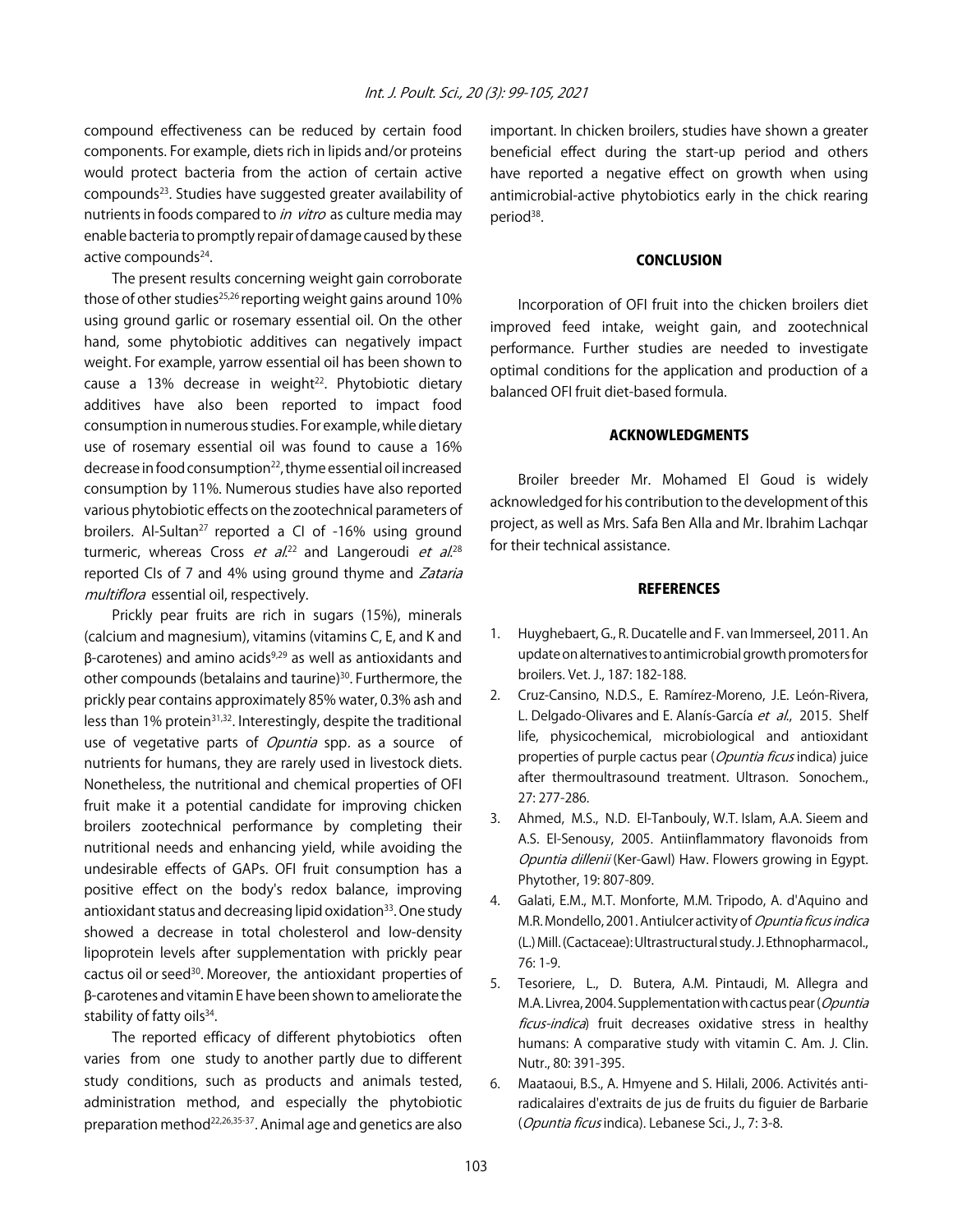- 7. Gouws, C.A., E.N. Georgousopoulou, D.D. Mellor, A. McKune and N. Naumovski, 2019. Effects of the consumption of prickly pear cacti (*Opuntia* spp.) and its products on blood glucose levels and insulin: A systematic review. Medicina, Vol. 55, No. 5, 10.3390/medicina55050138
- 8. Zou, D.M., M. Brewer, F. Garcia, J.M. Feugang and J. Wang et al., 2005. Cactus pear: A natural product in cancer chemoprevention. Nutr. J., 10.1186/1475-2891-4-25
- 9. Feugang, J.M., P. Konarski, D. Zou, F.C. Stintzing and C. Zou, 2006. Nutritional and medicinal use of Cactus pear (Opuntia spp.) cladodes and fruits. Front. Biosci., 11: 2574-2589.
- 10. Pineda-Quiroga, C., A. Camarinha-Silva, R. Atxaerandio, R. Ruiz and A. García-Rodríguez, 2017. Changes in broiler performance, duodenal histomorphometry, and caeca microbiota composition in response to wheat-barley based diets supplemented with non-antibiotic additives. Anim. Feed Sci. Technol., 234: 1-9.
- 11. Thomke, S. and K. Elwinger, 1998. Growth promotants in feeding pigs and poultry. III. Alternatives to antibiotic growth promotants. Ann. Zootech., 47: 245-271.
- 12. Dibner, J.J. and J.D. Richards, 2005. Antibiotic growth promoters in agriculture: History and mode of action. Poult. Sci., 84: 634-643.
- 13. Humphrey, B.D. and K.C. Klasing, 2004. Modulation of nutrient metabolism and homeostasis by the immune system. World's Poult. Sci. J., 60: 90-100.
- 14. Furuse, M. and J. Okumura, 2003. Nutritional and physiological characteristics in germ-free chickens. Comp. Biochem. Physiol. A: Physiol., 109: 547-556.
- 15. Arias, V.J. and E.A. Koutsos, 2006. Effects of copper source and level on intestinal physiology and growth of broiler chickens. Poult. Sci., 85: 999-1007.
- 16. Lee, D.N., S.R. Lyu, R.C. Wang, C.F. Weng, B.J. Chen, 2011. Exhibit differential functions of various antibiotic growth promoters in broiler growth, immune response and gastrointestinal physiology. Int. J. Poult. Sci., 10: 216-220.
- 17. Lee, K.W., Y.H. Hong, S.H. Lee, S.I. Jang and M.S. Park et al., 2012. Effects of anticoccidial and antibiotic growth promoter programs on broiler performance and immune status. Res. Vet. Sci., 93: 721-728.
- 18. Pedroso, A.A. and M.D. Lee, 2014. Chapter 2: The composition and role of the microbiota in chickens. In: Intestinal Health, Niewold, T., (Ed.). Wageningen Academic Publishers The Netherlands, Pages: 30.
- 19. Torok, V.A., C. Dyson, A. McKay and K. Ophel-Keller, 2013. Quantitative molecular assays for evaluating changes in broiler gut microbiota linked with diet and performance. Anim. Prod. Sci., 53: 1260-1268.
- 20. Kumar, S., K.C. Sharadamma and P.M. Radhakrishna, 2010. Effects of a garlic active based growth promoter on growth performance and specific pathogenic intestinal microbial counts of broiler chicks. Int. J. Poult. Sci., 9: 244-246.
- 21. Dieumou, F.E., A. Teguia, J.R. Kuiate, J.D. Tamokou, N.B. Fonge and M.C. Dongmo, 2009. Effects of ginger (Zingiber officinale) and garlic (Allium sativum) essential oils on growth performance and gut microbial population of broiler chickens. Livest. Res. Rural Dev., Vol. 21, No. 8.
- 22. Cross, D.E., R.M. McDevitt, K. Hillman and T. Acamovic, 2007. The effect of herbs and their associated essential oils on performance, dietary digestibility and gut microflora in chickens from 7 to 28 days of age. Br. Poult. Sci., 48: 496-506.
- 23. Tassou, C.C., E.H. Drosinos and G.J.E. Nychas, 1995. Effects of essential oil from mint (Mentha piperita) on Salmonella enteritidis and Listeria monocytogenes in model food systems at  $4^{\circ}$  and 10 $^{\circ}$ C. J. Applied Bacteriol., 78: 593-600.
- 24. Gong, J., H. Yu, T. Liu, J.J. Gill, J.R. Chambers, R. Wheatcroft and P.M. Sabour, 2008. Effects of zinc bacitracin, bird age and access to range on bacterial microbiota in the ileum and caeca of broiler chickens. J. Applied Microbiol., 104: 1372-1382.
- 25. Mahmood, S., M.M.U. Hassan, M. Alam and F. Ahmad, 2009. Comparative efficacy of Nigella sativa and Allium sativum as growth promoters in broilers. Int. J. Agric. Biol., 11: 775-778.
- 26. Ghazalah, A.A. and A.M. Ali, 2008. Rosemary leaves as a dietary supplement for growth in broiler chickens. Int. J. Poult. Sci., 7: 234-239.
- 27. Al-Sultan, S.I., 2003. The effect of *Curcuma longa* (Tumeric) on overall performance of broiler chickens. Int. J. Poult. Sci., 2: 351-353.
- 28. Langeroudi, A.G., A.S. Estabragh, B. Mansouri, M. Modirsanei and S.M.M. Kiaei, 2008. Comparison of chemical and biological growth promoter with two herbal natural feed additives on broiler chicks performance. J. Anim. Vet. Adv., 7: 570-574.
- 29. Kugler, F., S. Graneis, P.P.-Y. Schreiter, F.C. Stintzing and R. Carle, 2006. Determination of Free amino compounds in betalainic fruits and vegetables by gas chromatography with flame ionization and mass spectrometric detection. J. Agric. Food Chem., 54: 4311-4318.
- 30. Piga, A., 2004. Cactus pear: A fruit of nutraceutical and functional importance. J. Prof. Assoc. Cactus Dev., 6: 9-22.
- 31. Mohamed–Yasseen, Y., S.A. Barringer and W.E. Splittstoesser, 2002. A note on the uses of *Opuntia* spp. in Central/North America. J. Arid. Environ., 32: 347-353.
- 32. Mobhammer, M.R., F.C. Stintzing and R. Carle, 2006. Cactus pear fruits (Opuntia spp.): A review of processing technologies and current uses. J. Professional Assoc. Cactus Dev., Vol. 8.